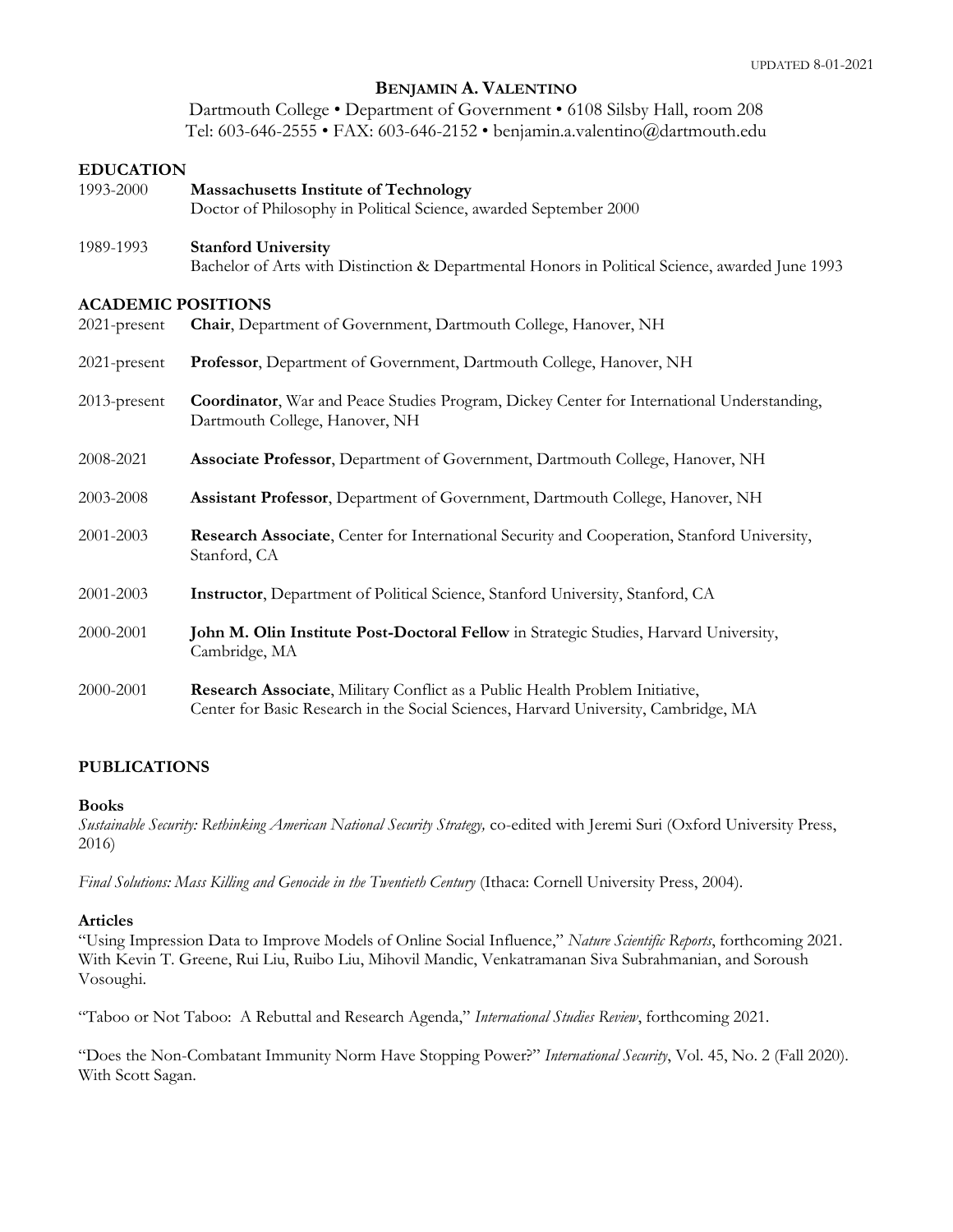## Benjamin A. Valentino Page 2

# **Articles – continued**

"Social media data reveals signal for public consumer perceptions," In ACM International Conference on AI in Finance (ICAIF '20), October 15– 16, 2020, New York, NY, USA. (https: /[/doi.org/10.1145/3383455.3422556\)](https://nam12.safelinks.protection.outlook.com/?url=http%3A%2F%2Fdoi.org%2F10.1145%2F3383455.3422556&data=02%7C01%7CBenjamin.A.Valentino%40dartmouth.edu%7C7a0005f731af46fd6b8608d852c478b1%7C995b093648d640e5a31ebf689ec9446f%7C0%7C0%7C637350351413997346&sdata=vLSt99Z2wp2V%2BxAt5VSSMImO9Gyf8GDw3pod7fizG8k%3D&reserved=0) with Neeti Pokhriyal, Abenezer Dara, and Soroush Vosoughi.

"Weighing Lives in War: How National Identity Influences American Public Opinion about Foreign Civilian and Compatriot Fatalities," *Journal of Global Security Studies*, Vol. 5, No. 1 (January 2020), pp. 25–43. With Scott Sagan.

"Just War and Unjust Soldiers: American Public Opinion on the Moral Equality of Combatants," *Ethics in International Affairs*, Vol. 33, No. 4 (Winter 2019), pp. 411-444. With Scott Sagan. The same issue includes a symposium on the article with reactions by Michael Walzer, Jeff McMahon and Robert Keohane and a reply by Sagan & Valentino.

"What do Americans really think about conflict with nuclear North Korea?" *Bulletin of the Atomic Scientists*, Vol 75, No. 4 (2019), pp. 179-186. With Alida Haworth and Scott Sagan.

"Animals Are People Too: Explaining Variation in Respect for Animal Rights," *Human Rights Quarterly*, Vol. 41, No. 1 (February 2019), pp. 39-65 With Yon Soo Park

"Not Just a War Theory: American Public Opinion on Ethics in Military Combat," *International Studies Quarterly,* Vol. 62, Issue 3 (September 2018), pp. 548–561. With Scott Sagan

"Revisiting Hiroshima in Iran: American Attitudes about Nuclear Weapons and Non-Combatant Immunity," *International Security*, Vol. 42, No. 1 (Summer 2017), pp. 41–79. With Scott Sagan.

"More Than Words: "Genocide," Holocaust Analogies, and Public Opinion in the United States," *The Journal of Human Rights* 2017, Vol. 16, Issue 3 (July-September 2017). With Ethan Weinberg

"An Inflated View of the Facts? How Preferences and Predispositions Shape Conspiracy Beliefs About the Deflategate Scandal," *Research and Politics*, July-September 2016. With John Carey, Brendan Nyhan and Mingnan Liu.

"At Home Abroad: Public Attitudes towards America's Overseas Commitments," in Benjamin Valentino and Jermi Suri, eds., *Sustainable Security: Rethinking American National Security Strategy* (Forthcoming from Oxford University Press, 2016)

"Moral Character or Character of War? American Public Opinion on the Targeting of Civilians in Times of War." *Daedalus,* Vol. 145, No. 4 (Fall 2016)

"Why We Kill: The Political Science of Political Violence against Civilians," *Annual Review of Political Science*, vol. 17 (May 2014), pp. 89-103.

"Atomic Aversion: Experimental Evidence on Taboos, Traditions, and the Non-Use of Nuclear Weapons." With Scott Sagan and Daryl Press. *American Political Science Review*, vol. 107, no. 1 (Winter 2013).

"The True Costs of Humanitarian Intervention: The Hard Truth Behind a Noble Notion." *Foreign Affairs,* vol. 90, no. 6 (November/December 2011), pp. 60-73.

"A War of One's Own: Understanding the Gender Gap in Support for War." *Public Opinion Quarterly,* vol. 75, no. 2 (Summer 2011), pp. 270-286. With Deborah Brooks

"Bear any Burden?: How Democracies Minimize the Costs of War." *Journal of Politics*, vol. 72, no. 2 (April 2010), pp. 528-544. With Paul Huth and Sarah Croco.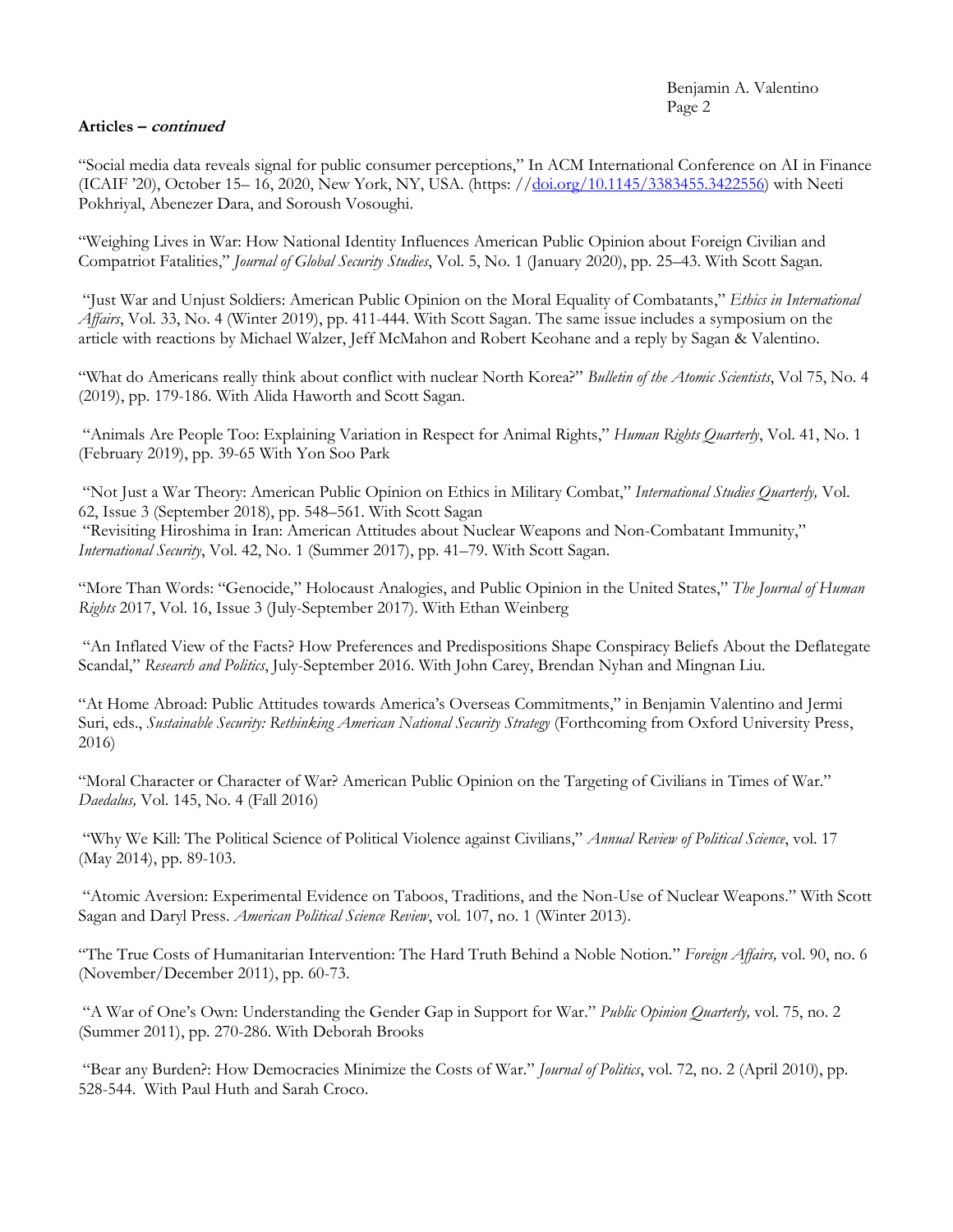## **Articles - continued**

"Lost in Transition: A Critical Analysis of Power Transition Theory," *International Relations*, vol. 23, no. 3 (September 2009). With Richard Ned Lebow.

"Mass Killing of Civilians in Times of War, 1945-2000," with Paul Huth, in Hewitt, Wilkenfeld and Gurr, eds., *Peace and Conflict 2008* (Boulder: Paradigm 2008), pp. 79-92.

"The Perils of Limited Humanitarian Intervention: Lessons from the 1990s," *Wisconsin International Law Journal*, vol. 24, no. 3 (Fall 2006), pp. 723-740.

"Covenants Without the Sword: International Law and the Protection of Civilians in Times of War," *World Politics*, vol. 58, no. 3 (April 2006). With Paul Huth and Sarah Croco.

"Final Solutions, Further Puzzles," *Security Studies*, vol. 13, no. 3 (Spring 2004), pp. 204-218. A contribution to a symposium on my book, *Final Solutions: Mass Killing and Genocide in the Twentieth Century*. With additional commentaries by John Mueller, Michael Desch and Stathis Kalyvas.

"Draining the Sea: Mass Killing and Guerilla Warfare," *International Organization*, vol. 58, no. 2 (Spring 2004), pp. 375– 407. With Paul Huth and Dylan Balch-Lindsay.

"Still Standing By: Why America and the International Community Fail to Prevent Genocide and Mass Killing," *Perspectives on Politics*, vol. 1, no. 3 (September 2003), pp. 565-576.

"Final Solutions: The Causes of Mass Killing and Genocide," *Security Studies,* vol. 9, no. 3 (Spring 2000), pp. 1-59.

"Allies No More: Small Nuclear Powers and Opponents of Ballistic Missile Defense in the Post-Cold War Era," *Security Studies,* vol. 7, no. 2 (Winter 1997/98), pp. 215-234.

*Nuclear Weapons Safety after the Cold War: Technical and Organizational Opportunities for Improvement* (Stanford: Center for International Security and Arms Control, 1994). With Scott Sagan.

# **OTHER PUBLICATIONS**

"Do Americans approve of Trump's pardons for court-martialed military officers?" *Washington Post, Monkey Cage*, December 16, 2019 (with Scott Sagan)

"Who supports animal rights?" *Washington Post, Monkey Cage*, July 26, 2019 (with Yon Soo Park)

"Living with a Nuclear North Korea," *The Wall Street Journal*, March 8, 2019 (with Scott Sagan)

"The Nuclear Weapons Ban Treaty: Opportunities Lost," *The Bulletin of the Atomic Scientists*, July 16, 2017 (with Scott Sagan)

"Naming Crimes: Genocide and Public Opinion in the United States," *Open Global Rights*, June 30, 2016 (with Ethan Weinberg)

"Atomic Attraction," *The Indian Express*, June 3, 2016 (with Scott Sagan)

"Would the U.S. Drop the Bomb Again?" *The Wall Street Journal*, May 21-22, 2016 (with Scott Sagan)

"Use of Force: The American Public and The Ethics of War," *Open Global Rights*, July 2015 (with Scott Sagan)

"Time to Offshore Our Troops," *New York Times*, Dec. 12, 2006, p. A31 (with Eugene Gholz and Daryl Press)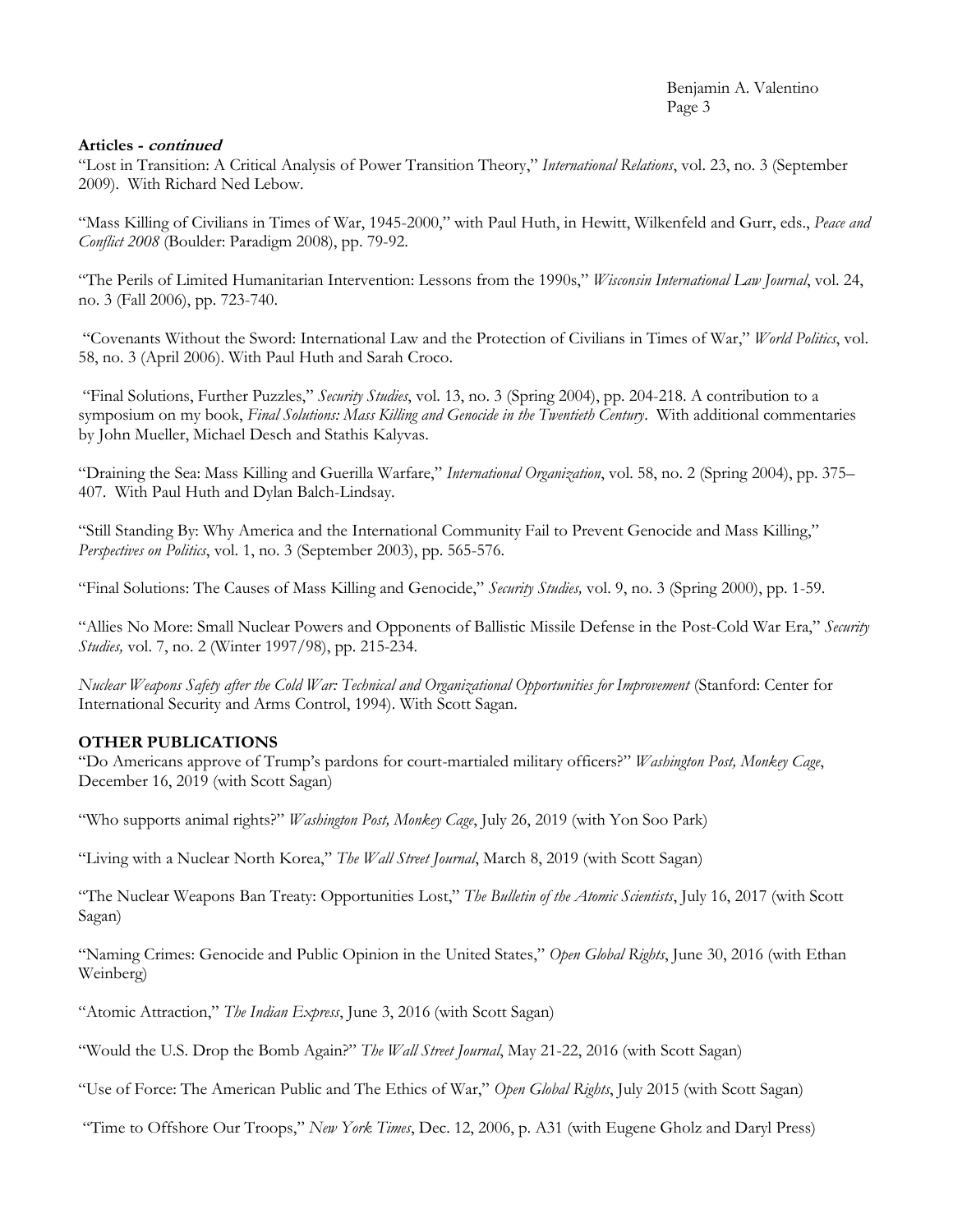# **Other Publications - continued**

"A Victory, But Little Is Gained," *New York Times*, November 17, 2004, p. A29 (with Daryl G. Press)

"Is the Comparison Between Hitler and Stalin Justified?" in Benjamin Frankel, ed., *History in Dispute: The Cold War* (Detroit: Gale Research, 2000).

## **MANUSCRIPTS UNDER SUBMISSION/WORKS IN PROGRESS**

*Reassessing Threat Assessment,* co-edited book project with Jeremi Suri and Arne Westad.

"Consequentialist Citizens: Public Opinion on the Nuclear Taboo, Proportionality, and Non-Combatant Immunity in the United States, United Kingdom, France, and Israel," with Janina Dill and Scott Sagan. Paper under submission.

"Lost at Sea: The US Grand Strategy Debate and the Limits of Offshore Balancing," with Stephen Brooks and William Wohlforth

"Situationism and the Individualization of Responsibility in War." Book chapter under submission.

"The Limits of International Justice: The Effect of the ICTY on Reconciliation in Bosnia and Herzegovina." With Sanela Muharemovic

# **HONORS, AWARDS AND RESEARCH GRANTS**

- Dartmouth Institute for Security, Technology and Society Cluster Programmatic Award (2019): Using Social Media to Gauge Public Opinion (co-principal investigator with Soroush Vosoughi)
- MacArthur Foundation Rapid Response Grant (2018): for the study of U.S. public opinion and the North Korean nuclear crisis (co-principal investigator with Scott Sagan).
- MacArthur Foundation Research Grant, 2016: For the study of American Attitudes on the Use of Nuclear Weapons (co-principal investigator with Scott Sagan)
- Stanford Ethics in Society Research Grant, 2014-15: For research on just war doctrine and American public opinion, McCoy Family Center for Ethics in Society, Stanford University (co-principal investigator with Scott Sagan)
- Consulting Scholar, Center for International Security and Cooperation, Stanford University, 2014
- Defense Threat Reduction Agency, Project on Advanced Systems and Concepts for Combating WMD Research Grant 2014-15: For the study of international attitudes on the use of nuclear weapons (co-principal investigator with Scott Sagan)
- MacArthur Foundation Research Grant, 2013: For the Study of Ethics and the Use of Force (co-principal investigator with Scott Sagan)
- Ganek Fellowship, United States Holocaust Memorial Museum, 2011: To support the development of leaders in professions critical to genocide prevention and response.
- National Residence Hall Honorary Advisor of the Month Award, 2011.
- Best Paper Award Elections, Public Opinion, and Voting Behavior section, American Political Science Association: 2009: For "A War of One's Own: Understanding the Gender Gap in Support for War." With Deborah Brooks.
- Rockefeller Center Faculty Research Grant 2007: "Somebody Else's Son (or Daughter): Social Group Cues, Military Casualties, and Support for War." With Nicholas Valentino.
- Edgar S. Furniss Book Award, given by the Mershon Center for International Security, Ohio State University, Columbus, OH, 2005: Awarded annually to an author whose first book makes an exceptional contribution to the study of national and international security.
- Rockefeller Center Faculty Research Grant, 2005: For the study of violence against civilians in interstate war.
- Rockefeller Center Faculty Research Grant, 2004: For the study of insurgency and counter-insurgency.

National Science Foundation Grant for Research 2003-2005 (co-principal investigator with Paul Huth): For the study of the civilian consequences of armed conflict.